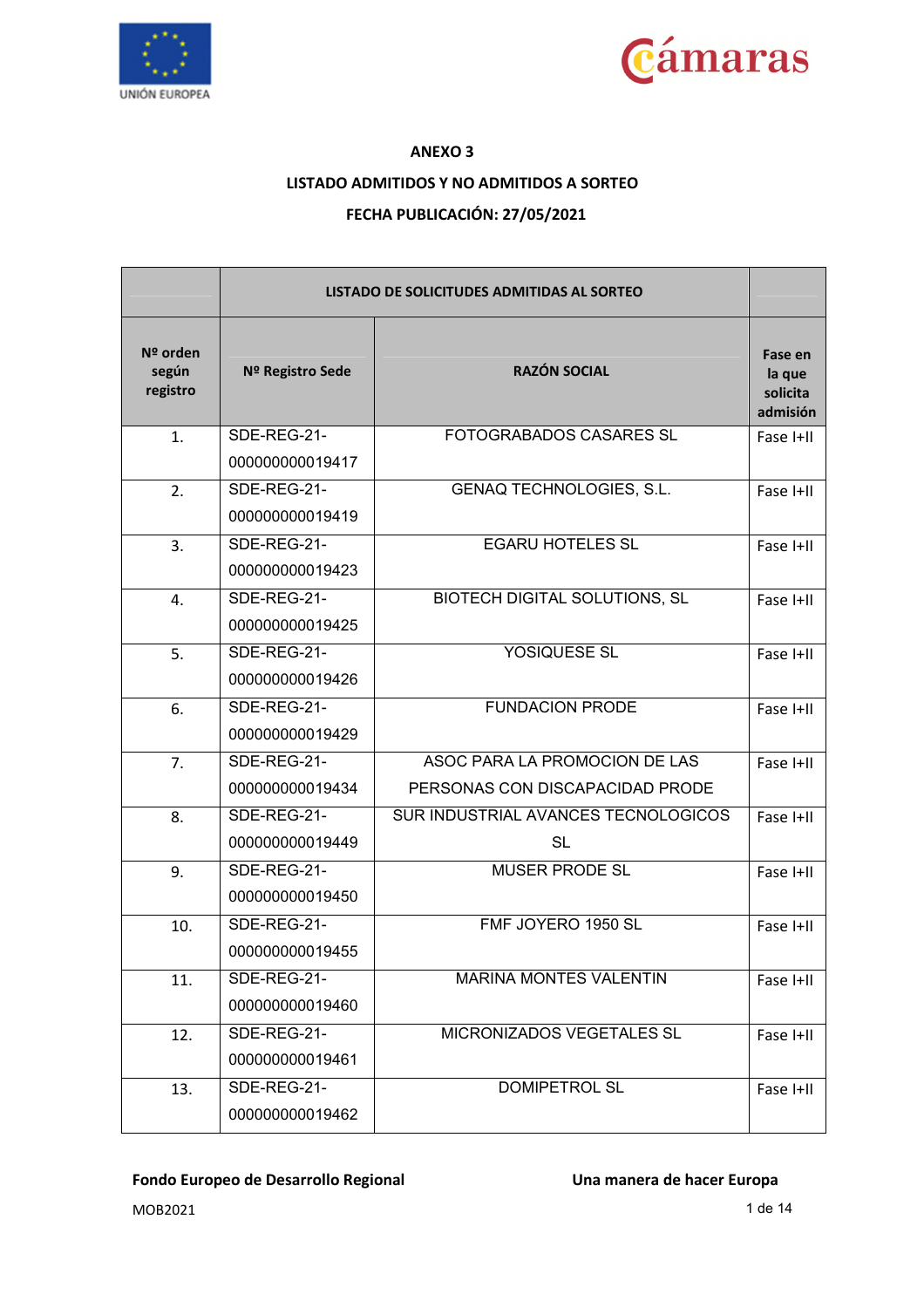



|                               |                                | LISTADO DE SOLICITUDES ADMITIDAS AL SORTEO         |                                           |
|-------------------------------|--------------------------------|----------------------------------------------------|-------------------------------------------|
| Nº orden<br>según<br>registro | Nº Registro Sede               | <b>RAZÓN SOCIAL</b>                                | Fase en<br>la que<br>solicita<br>admisión |
| 14.                           | SDE-REG-21-<br>000000000019464 | DOLORES ARIZA BERNIER SL                           | Fase I+II                                 |
| 15.                           | SDE-REG-21-<br>000000000019465 | TALLER EMPRESARIAL 2.0 SL                          | Fase I+II                                 |
| 16.                           | SDE-REG-21-<br>000000000019485 | GUERRERO REVUELTA ASOCIADOS SLP                    | Fase I+II                                 |
| 17.                           | SDE-REG-21-<br>000000000019489 | <b>CARBURANTES MONTALBAN SL</b>                    | Fase I+II                                 |
| 18.                           | SDE-REG-21-<br>000000000019501 | <b>BENITO BRAVO RODRIGUEZ</b>                      | Fase I+II                                 |
| 19.                           | SDE-REG-21-<br>000000000019502 | <b>VIGUECONS ESTEVEZ SL</b>                        | Fase I+II                                 |
| 20.                           | SDE-REG-21-<br>000000000019510 | <b>X 37 GRADOS NORTE SL</b>                        | Fase I+II                                 |
| 21.                           | SDE-REG-21-<br>000000000019519 | SANTIAGO MADUEÑO LEON                              | Fase I+II                                 |
| 22.                           | SDE-REG-21-<br>000000000019526 | HIJOS DE DON FRANCISCO ARAGON<br><b>CARMONA SL</b> | Fase II                                   |
| 23.                           | SDE-REG-21-<br>000000000019533 | ROSA MARIA CARRASQUILLA HIDALGO                    | Fase I+II                                 |
| 24.                           | SDE-REG-21-<br>000000000019532 | <b>CRISOLAR SA</b>                                 | Fase I+II                                 |
| 25.                           | SDE-REG-21-<br>000000000019570 | HERGAOLIVA, S.L.L.                                 | Fase I+II                                 |
| 26.                           | SDE-REG-21-<br>000000000019592 | RUSTIPAN, SCA                                      | Fase I+II                                 |
| 27.                           | SDE-REG-21-<br>000000000019611 | LA FLOR DE RUTE SL                                 | Fase I+II                                 |
| 28.                           | SDE-REG-21-<br>000000000019636 | RAMON JIMENEZ ALVARADO                             | Fase I+II                                 |
| 29.                           | SDE-REG-21-<br>000000000019639 | MARIA VICTORIA PEÑA MEJIAS                         | Fase I+II                                 |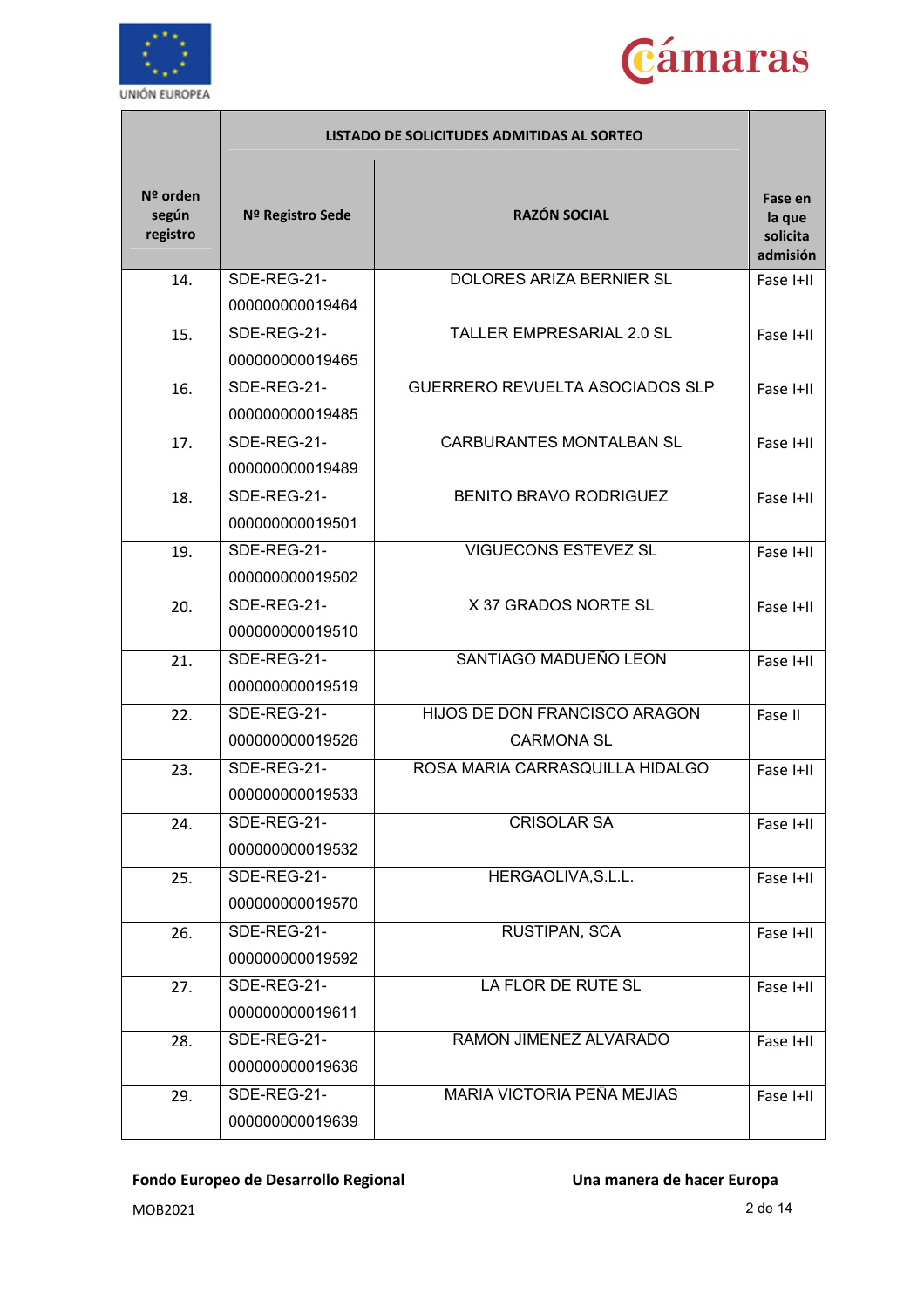



|                               |                  | LISTADO DE SOLICITUDES ADMITIDAS AL SORTEO |                                           |
|-------------------------------|------------------|--------------------------------------------|-------------------------------------------|
| Nº orden<br>según<br>registro | Nº Registro Sede | <b>RAZÓN SOCIAL</b>                        | Fase en<br>la que<br>solicita<br>admisión |
| 30.                           | SDE-REG-21-      | TRANSPORTES COLONIALES DEL SUR SDAD        | Fase I+II                                 |
|                               | 000000000019651  | <b>COOP ANDALUZA</b>                       |                                           |
| 31.                           | SDE-REG-21-      | <b>FRANCISCO BERMON DANTAS</b>             | Fase I+II                                 |
|                               | 000000000019654  |                                            |                                           |
| 32.                           | SDE-REG-21-      | <b>IGNACIO BERMON RIVAS</b>                | Fase I+II                                 |
|                               | 000000000019656  |                                            |                                           |
| 33.                           | SDE-REG-21-      | EL COPETE ARTESANOS DE LA MADERA SL        | Fase I+II                                 |
|                               | 000000000019658  |                                            |                                           |
| 34.                           | SDE-REG-21-      | OLIHUESO SL                                | Fase I+II                                 |
|                               | 000000000019659  |                                            |                                           |
| 35.                           | SDE-REG-21-      | MARIA CARMEN AREVALO AREVALO               | Fase I+II                                 |
|                               | 000000000019676  |                                            |                                           |
| 36.                           | SDE-REG-21-      | EXPLOTACION DEL SUR VENDING SL             | Fase I+II                                 |
|                               | 000000000019686  |                                            |                                           |
| 37.                           | SDE-REG-21-      | ANTONIO CARLOS CALVO MERIDA                | Fase I+II                                 |
|                               | 000000000019706  |                                            |                                           |
| 38.                           | SDE-REG-21-      | EURO COMERCIAL VILLATORO SL                | Fase I+II                                 |
|                               | 000000000019761  |                                            |                                           |
| 39.                           | SDE-REG-21-      | MPG MARKETING FOR GYMS, SOCIEDAD           | Fase I+II                                 |
|                               | 000000000019769  | <b>LIMITADA</b>                            |                                           |
| 40.                           | SDE-REG-21-      | SURTAX CEF SLP                             | Fase I+II                                 |
|                               | 000000000019770  |                                            |                                           |
| 41.                           | SDE-REG-21-      | SAE CANAL TECNOLOGICO FORMACION &          | Fase I+II                                 |
|                               | 000000000019773  | <b>EMPRESAS SL</b>                         |                                           |
| 42.                           | SDE-REG-21-      | <b>FABRICA EL CHATO CB</b>                 | Fase I+II                                 |
|                               | 000000000019780  |                                            |                                           |
| 43.                           | SDE-REG-21-      | ENRIQUE CASTILLA CABRERA                   | Fase I+II                                 |
|                               | 000000000019794  |                                            |                                           |
| 44.                           | SDE-REG-21-      | SUITELEC SERVICIOS SL                      | Fase I+II                                 |
|                               | 000000000019795  |                                            |                                           |
| 45.                           | SDE-REG-21-      | MARIA ENCARNACION GOMEZ CARMONA            | Fase II                                   |
|                               | 000000000019796  |                                            |                                           |
|                               |                  |                                            |                                           |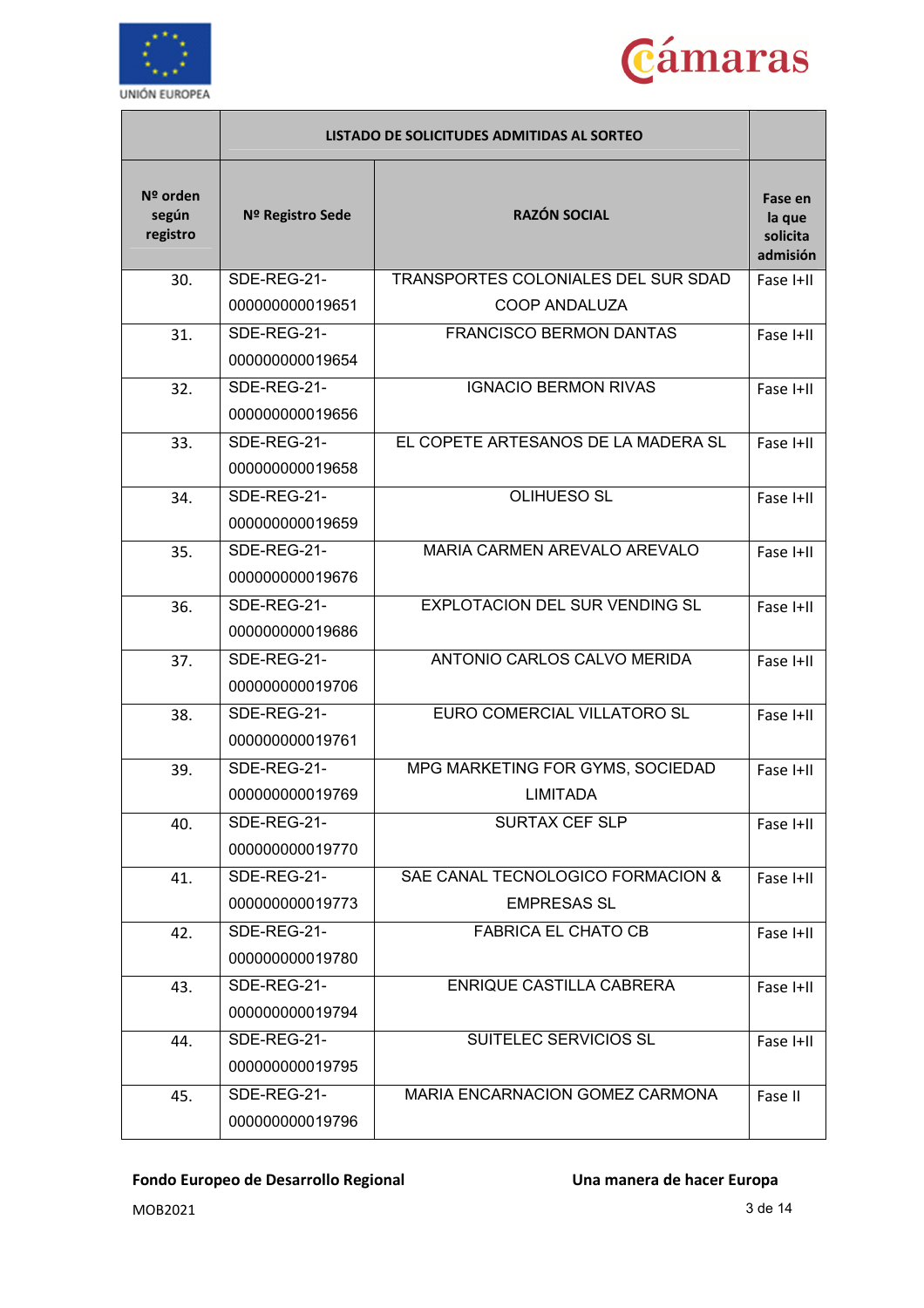



|                               |                  | LISTADO DE SOLICITUDES ADMITIDAS AL SORTEO |                                           |
|-------------------------------|------------------|--------------------------------------------|-------------------------------------------|
| Nº orden<br>según<br>registro | Nº Registro Sede | <b>RAZÓN SOCIAL</b>                        | Fase en<br>la que<br>solicita<br>admisión |
| 46.                           | SDE-REG-21-      | <b>ESMEETING SPAIN SL</b>                  | Fase I+II                                 |
|                               | 000000000019801  |                                            |                                           |
| 47.                           | SDE-REG-21-      | JOSE CARLOS PINEDA MUÑOZ                   | Fase I+II                                 |
|                               | 000000000019825  |                                            |                                           |
| 48.                           | SDE-REG-21-      | BEGOÑA CANALEJO MORENO                     | Fase I+II                                 |
|                               | 000000000019827  |                                            |                                           |
| 49.                           | SDE-REG-21-      | DESTILERIAS ALTAMIRANO SA                  | Fase I+II                                 |
|                               | 000000000019828  |                                            |                                           |
| 50.                           | SDE-REG-21-      | ENERGIAS RENOVABLES Y CLIMA SL             | Fase I+II                                 |
|                               | 000000000019838  |                                            |                                           |
| 51.                           | SDE-REG-21-      | <b>JOSE LOPEZ GARCIA SL</b>                | Fase I+II                                 |
|                               | 000000000019856  |                                            |                                           |
| 52.                           | SDE-REG-21-      | AVANZA M&M 2717 SL                         | Fase I+II                                 |
|                               | 000000000019874  |                                            |                                           |
| 53.                           | SDE-REG-21-      | MONSERRAT MARCOS SALVATIERRA               | Fase I+II                                 |
|                               | 000000000019882  |                                            |                                           |
| 54.                           | SDE-REG-21-      | <b>ONIMAGIN TECHNOLOGIES SCA</b>           | Fase I+II                                 |
|                               | 000000000019888  |                                            |                                           |
| 55.                           | SDE-REG-21-      | FRANCISCO LUIS MORAN MARTINEZ              | Fase I+II                                 |
|                               | 000000000019903  |                                            |                                           |
| 56.                           | SDE-REG-21-      | CONSUL ASESORES INMOBILIARIOS SL           | Fase I+II                                 |
|                               | 000000000019905  |                                            |                                           |
| 57.                           | SDE-REG-21-      | MOLINA DE CARGA Y TRANSPORTES 2016 SL      | Fase I+II                                 |
|                               | 000000000019908  |                                            |                                           |
| 58.                           | SDE-REG-21-      | RUMAGO INICIATIVAS SL                      | Fase I+II                                 |
|                               | 000000000019909  |                                            |                                           |
| 59.                           | SDE-REG-21-      | WIN INNOVACION CONSULTORES SL              | Fase I+II                                 |
|                               | 000000000019918  |                                            |                                           |
| 60.                           | SDE-REG-21-      | PEDRO ARANDA MUÑOZ                         | Fase I+II                                 |
|                               | 000000000019920  |                                            |                                           |
| 61.                           | SDE-REG-21-      | ATICO 07 S.L.                              | Fase I+II                                 |
|                               | 000000000019923  |                                            |                                           |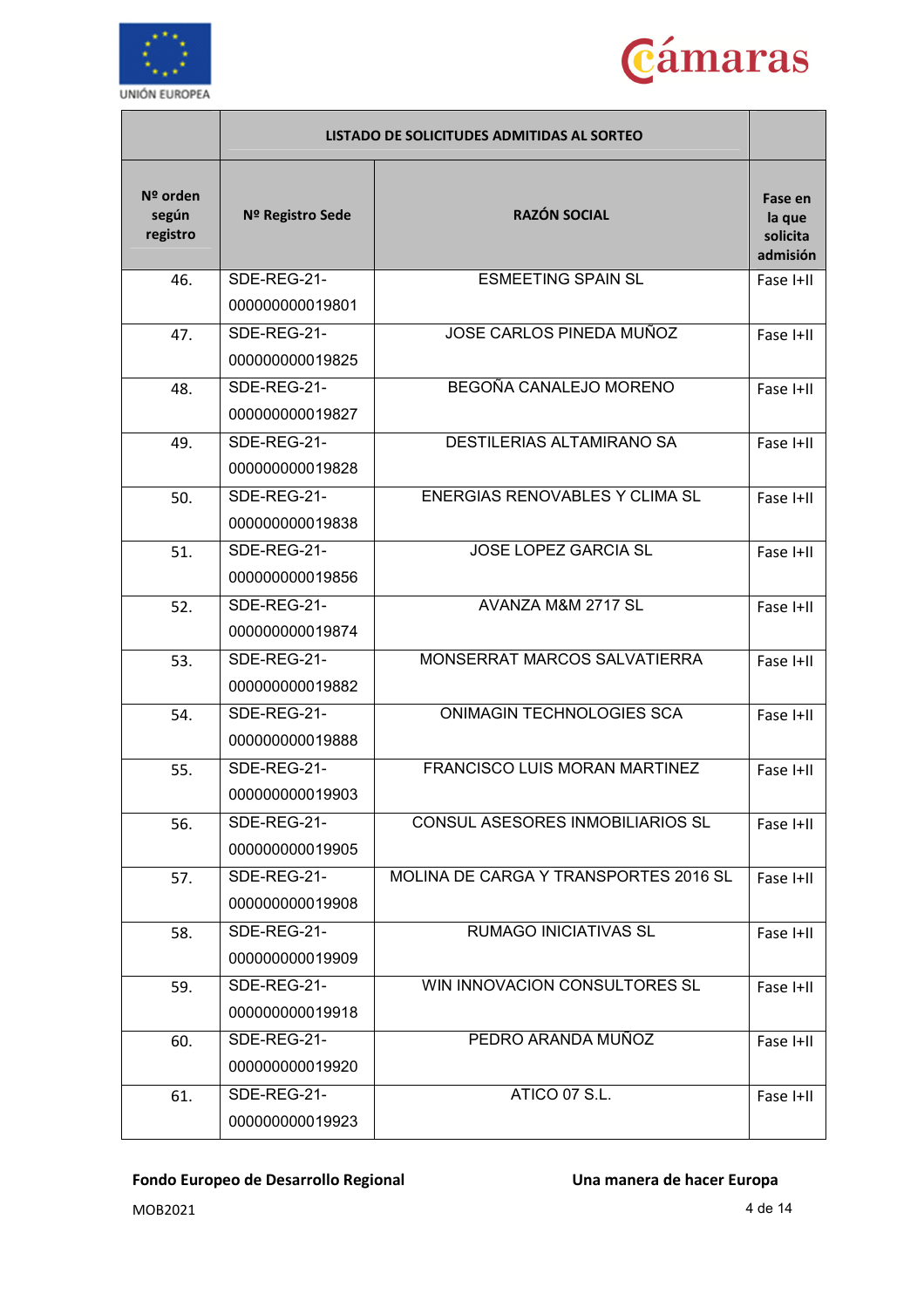



|                               |                  | LISTADO DE SOLICITUDES ADMITIDAS AL SORTEO |                                           |
|-------------------------------|------------------|--------------------------------------------|-------------------------------------------|
| Nº orden<br>según<br>registro | Nº Registro Sede | <b>RAZÓN SOCIAL</b>                        | Fase en<br>la que<br>solicita<br>admisión |
| 62.                           | SDE-REG-21-      | <b>ELISA GARCIA ROLDAN</b>                 | Fase I+II                                 |
|                               | 000000000019925  |                                            |                                           |
| 63.                           | SDE-REG-21-      | <b>AUTOCARES PEREZ CUBERO SL</b>           | Fase I+II                                 |
|                               | 000000000019939  |                                            |                                           |
| 64.                           | SDE-REG-21-      | <b>TURISMO Y OCIO JECA SL</b>              | Fase I+II                                 |
|                               | 000000000019945  |                                            |                                           |
| 65.                           | SDE-REG-21-      | <b>ESVA MOTOR SL</b>                       | Fase I+II                                 |
|                               | 000000000019948  |                                            |                                           |
| 66.                           | SDE-REG-21-      | ALQUILER TURISTICO RIBERA SL               | Fase I+II                                 |
|                               | 000000000019949  |                                            |                                           |
| 67.                           | SDE-REG-21-      | <b>ALVARO LOPEZ AGUILAR</b>                | Fase I+II                                 |
|                               | 000000000019952  |                                            |                                           |
| 68.                           | SDE-REG-21-      | ANGELITA HORCAS SL                         | Fase I+II                                 |
|                               | 000000000019953  |                                            |                                           |
| 69.                           | SDE-REG-21-      | <b>AUTONAGAR SL</b>                        | Fase I+II                                 |
|                               | 000000000019954  |                                            |                                           |
| 70.                           | SDE-REG-21-      | <b>SONIA LEON BRAVO</b>                    | Fase I+II                                 |
|                               | 000000000019955  |                                            |                                           |
| 71.                           | SDE-REG-21-      | SAVFE SERVICIOS GENERALES SL               | Fase I+II                                 |
|                               | 000000000019956  |                                            |                                           |
| 72.                           | SDE-REG-21-      | THE 90 IMPORT EXPORT S COOP AND            | Fase I+II                                 |
|                               | 000000000019957  |                                            |                                           |
| 73.                           | SDE-REG-21-      | <b>CONTRACTS &amp; INTERIORS SL</b>        | Fase I+II                                 |
|                               | 000000000019959  |                                            |                                           |
| 74.                           | SDE-REG-21-      | CARNES Y FABRICA DE EMBUTIDOS              | Fase I+II                                 |
|                               | 000000000019961  | <b>MONTORO SL</b>                          |                                           |
| 75.                           | SDE-REG-21-      | FRANCISCO LUIS TARIFA MENGIBAR             | Fase I+II                                 |
|                               | 000000000019963  |                                            |                                           |
| 76.                           | SDE-REG-21-      | FRANCISCO RAFAEL RINCON SALAS              | Fase I+II                                 |
|                               | 000000000019964  |                                            |                                           |
| 77.                           | SDE-REG-21-      | <b>OXO BRILLANTE SL</b>                    | Fase I+II                                 |
|                               | 000000000019970  |                                            |                                           |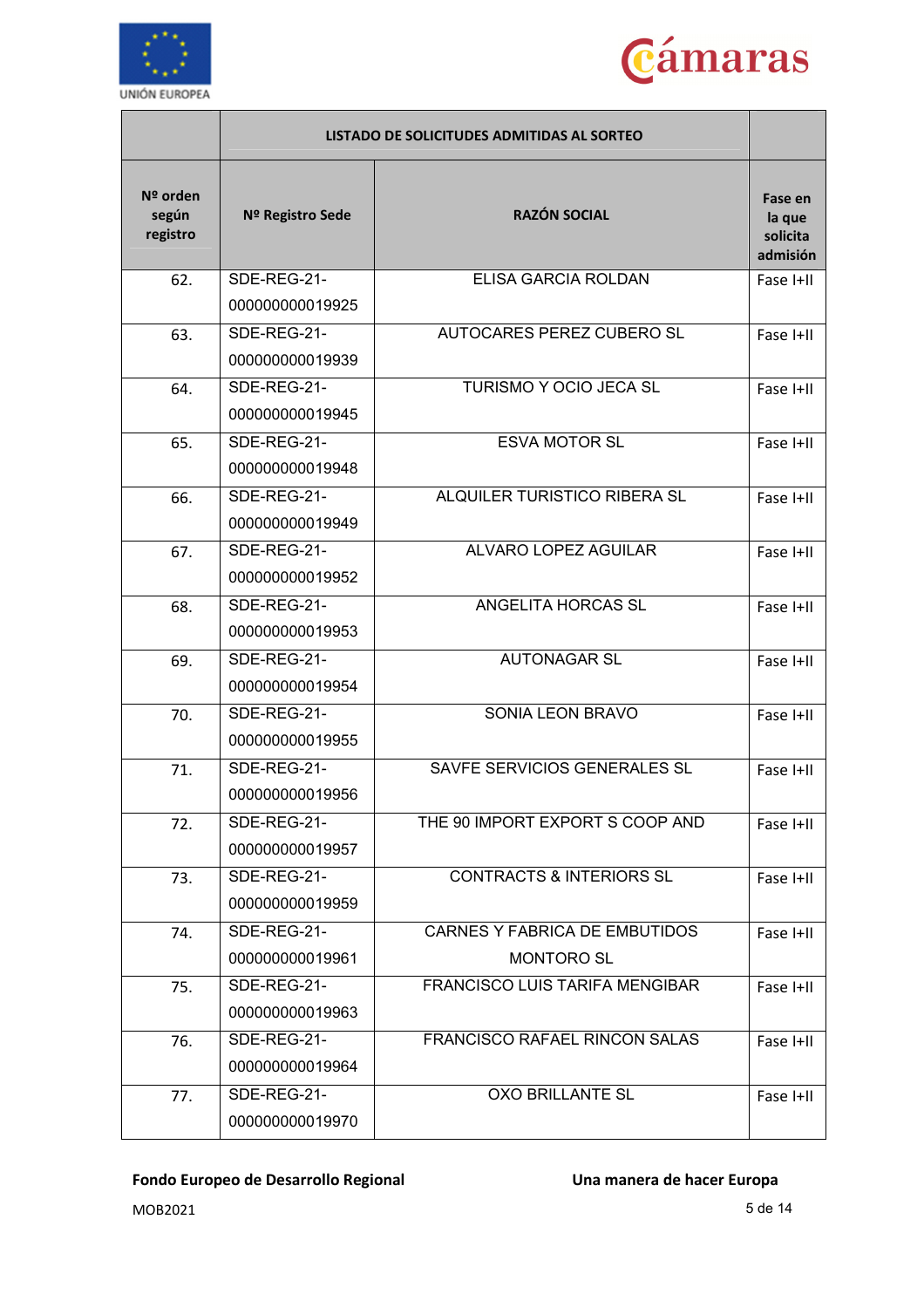



|                               |                                | LISTADO DE SOLICITUDES ADMITIDAS AL SORTEO             |                                           |
|-------------------------------|--------------------------------|--------------------------------------------------------|-------------------------------------------|
| Nº orden<br>según<br>registro | Nº Registro Sede               | <b>RAZÓN SOCIAL</b>                                    | Fase en<br>la que<br>solicita<br>admisión |
| 78.                           | SDE-REG-21-<br>000000000019971 | <b>ISIDORO NAVARRO GARCIA</b>                          | Fase I+II                                 |
| 79.                           | SDE-REG-21-<br>000000000019972 | ALAN CHRISTOPHER MCDYRE                                | Fase I+II                                 |
| 80.                           | SDE-REG-21-<br>000000000019973 | <b>JENNIFER ANN THOMAS</b>                             | Fase I+II                                 |
| 81.                           | SDE-REG-21-<br>000000000019974 | <b>CARMONA LOGISTICA SL</b>                            | Fase I+II                                 |
| 82.                           | SDE-REG-21-<br>000000000019979 | <b>ROTHER INDUSTRIES</b>                               | Fase I+II                                 |
| 83.                           | SDE-REG-21-<br>000000000019988 | <b>PLASTI RUTE SL</b>                                  | Fase I+II                                 |
| 84.                           | SDE-REG-21-<br>000000000020027 | NUKLEÖ CONSUMIBLES & MATERIAL<br><b>INFORMATICO SL</b> | Fase I+II                                 |
| 85.                           | SDE-REG-21-<br>000000000020032 | <b>NOVOFRI SL</b>                                      | Fase I+II                                 |
| 86.                           | SDE-REG-21-<br>000000000020053 | <b>DIVESAGRI SL</b>                                    | Fase I+II                                 |
| 87.                           | SDE-REG-21-<br>000000000020054 | <b>ZIG ZAG SC</b>                                      | Fase II                                   |
| 88.                           | SDE-REG-21-<br>000000000020059 | <b>GRUPO ENGLOBA 2000 SL</b>                           | Fase II                                   |
| 89.                           | SDE-REG-21-<br>000000000020065 | ENERYTEL CORDOBA SL                                    | Fase I+II                                 |
| 90.                           | SDE-REG-21-<br>000000000020067 | COMPAÑIA DE RECTIFICADOS DE CORDOBA<br><b>SA</b>       | Fase I+II                                 |
| 91.                           | SDE-REG-21-<br>000000000020070 | RIO ANCHO SL                                           | Fase I+II                                 |
| 92.                           | SDE-REG-21-<br>000000000020083 | SUMINISTROS DE JARDINERIA Y VIVEROS SL                 | Fase I+II                                 |
| 93.                           | SDE-REG-21-<br>000000000020086 | <b>ANTONIA LUCENA MARTIN</b>                           | Fase I+II                                 |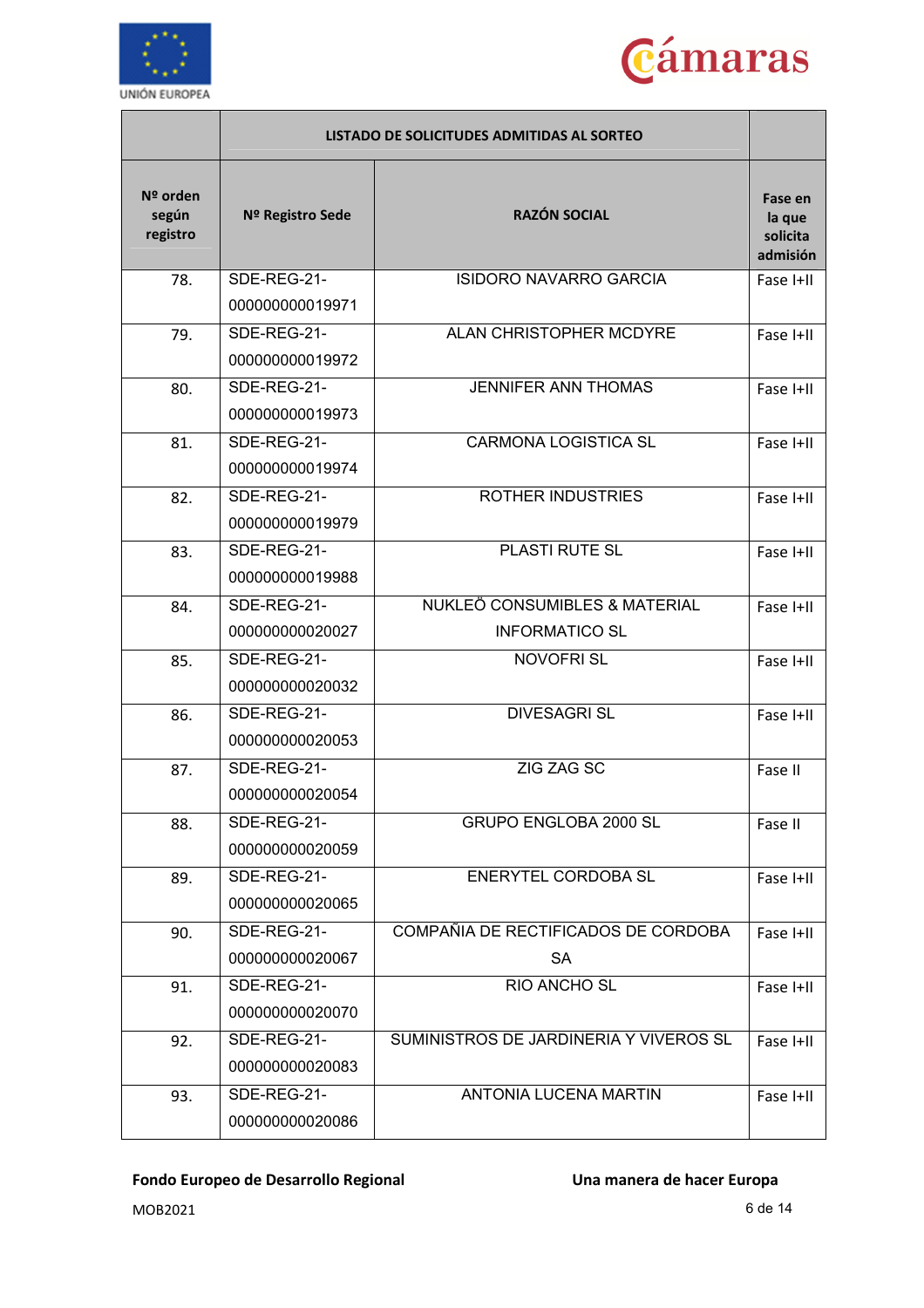



|                               |                                | LISTADO DE SOLICITUDES ADMITIDAS AL SORTEO       |                                           |
|-------------------------------|--------------------------------|--------------------------------------------------|-------------------------------------------|
| Nº orden<br>según<br>registro | Nº Registro Sede               | <b>RAZÓN SOCIAL</b>                              | Fase en<br>la que<br>solicita<br>admisión |
| 94.                           | SDE-REG-21-<br>000000000020087 | <b>FUNDACION EMET ARCO IRIS</b>                  | Fase I+II                                 |
| 95.                           | SDE-REG-21-<br>000000000020089 | <b>SUYLAVIR SL</b>                               | Fase I+II                                 |
| 96.                           | SDE-REG-21-<br>000000000020093 | <b>EXCAVACIONES LEAL SL</b>                      | Fase I+II                                 |
| 97.                           | SDE-REG-21-<br>000000000020097 | ENVASADOS ECOLOGICOS LOLA, S.L.                  | Fase I+II                                 |
| 98.                           | SDE-REG-21-<br>000000000020103 | COPICENTRO CORDOBA SC                            | Fase I+II                                 |
| 99.                           | SDE-REG-21-<br>000000000020112 | MARIA DEL CARMEN ORTEGA PINO                     | Fase I+II                                 |
| 100.                          | SDE-REG-21-<br>000000000020136 | <b>FISSA FINALIDAD SOCIAL SL</b>                 | Fase I+II                                 |
| 101.                          | SDE-REG-21-<br>000000000020157 | <b>ARBONAIDA SL</b>                              | Fase I+II                                 |
| 102.                          | SDE-REG-21-<br>000000000020159 | <b>CDP ALBOR CORDOBA SL</b>                      | Fase I+II                                 |
| 103.                          | SDE-REG-21-<br>000000000020160 | <b>STARTEGIK SL</b>                              | Fase II                                   |
| 104.                          | SDE-REG-21-<br>000000000020163 | ADECUACION Y DESARROLLO DE PERSONAS<br><b>SL</b> | Fase I+II                                 |
| 105.                          | SDE-REG-21-<br>000000000020164 | GOLD FILLED CORDOBA JOYEROS SL                   | Fase I+II                                 |
| 106.                          | SDE-REG-21-<br>000000000020169 | <b>FRISECOR SL</b>                               | Fase I+II                                 |
| 107.                          | SDE-REG-21-<br>000000000020171 | FUENTE DE LA SALUD DE CORDOBA, S.L.              | Fase I+II                                 |
| 108.                          | SDE-REG-21-<br>000000000020173 | FRANCISCO DE BORJA MUÑOZ RAYA                    | Fase I+II                                 |
| 109.                          | SDE-REG-21-<br>000000000020180 | <b>BIOMASA HNOS LUQUE SL</b>                     | Fase I+II                                 |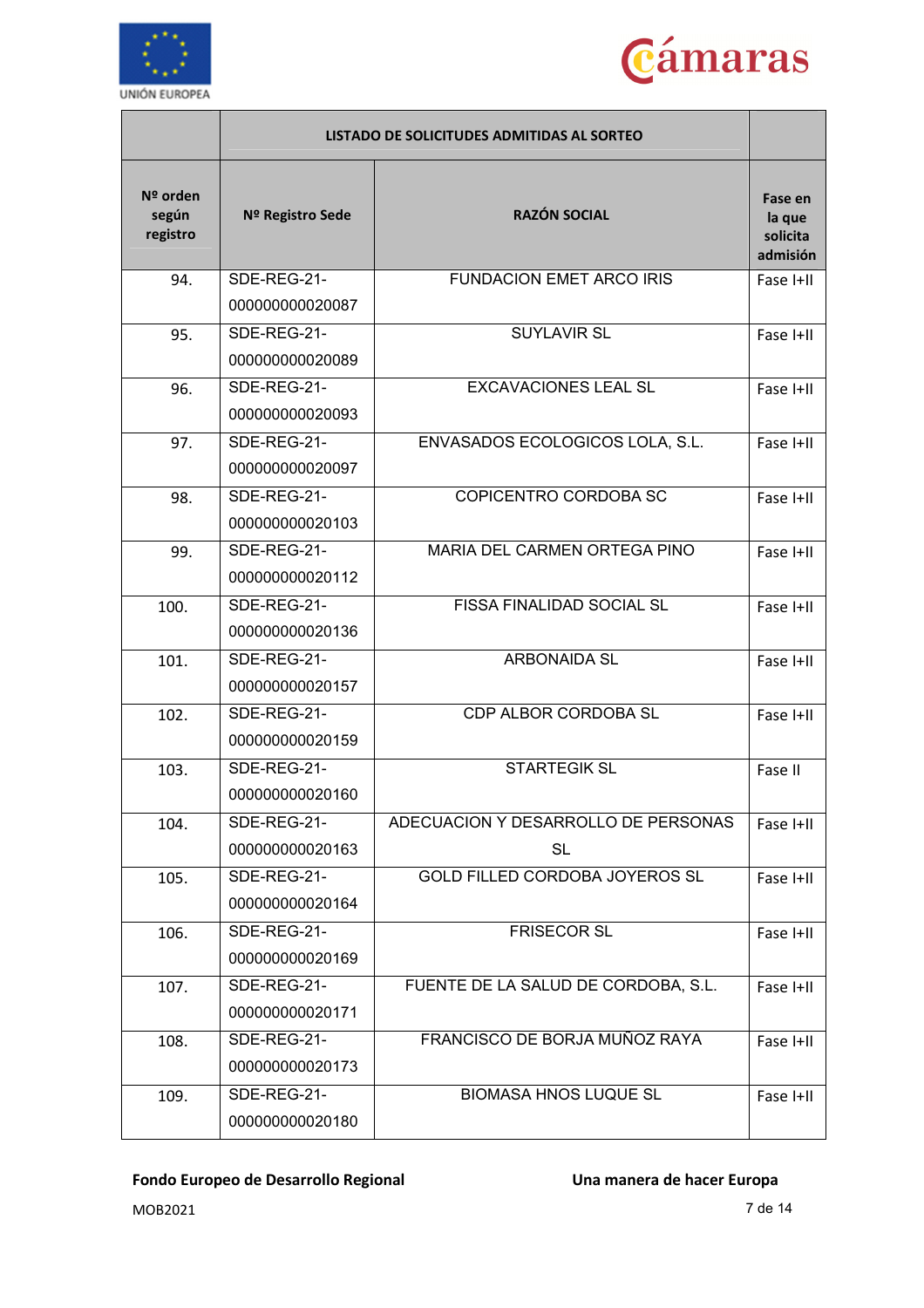



|                               |                                | LISTADO DE SOLICITUDES ADMITIDAS AL SORTEO                       |                                           |
|-------------------------------|--------------------------------|------------------------------------------------------------------|-------------------------------------------|
| Nº orden<br>según<br>registro | Nº Registro Sede               | <b>RAZÓN SOCIAL</b>                                              | Fase en<br>la que<br>solicita<br>admisión |
| 110.                          | SDE-REG-21-<br>000000000020191 | <b>CORDOBA GESTION GRUPO ASESOR SL</b>                           | Fase I+II                                 |
| 111.                          | SDE-REG-21-<br>000000000020194 | TRANSFORMACIONES TECNICAS DEL SUR SL                             | Fase I+II                                 |
| 112.                          | SDE-REG-21-<br>000000000020197 | EUREKA AULA PEDAGOGICA CB                                        | Fase I+II                                 |
| 113.                          | SDE-REG-21-<br>000000000020200 | <b>FERNANDO BALAGUER LUQUE</b>                                   | Fase I+II                                 |
| 114.                          | SDE-REG-21-<br>000000000020201 | <b>JUAN DIEGO AGUILAR CORDERO</b>                                | Fase I+II                                 |
| 115.                          | SDE-REG-21-<br>000000000020212 | MARIA CARMEN PINTADO MORENO                                      | Fase I+II                                 |
| 116.                          | SDE-REG-21-<br>000000000020214 | <b>INICIATIVAS DE ECONOMIA ALTERNATIVA Y</b><br>SOLIDARIA S COOP | Fase I+II                                 |
| 117.                          | SDE-REG-21-<br>000000000020215 | ERISED SOLUCIONES VERTICALES SL                                  | Fase I+II                                 |
| 118.                          | SDE-REG-21-<br>000000000020216 | <b>ENRIQUE CORTES POSADILLO</b>                                  | Fase I+II                                 |
| 119.                          | SDE-REG-21-<br>000000000020225 | <b>MUDANZAS INTEGRALES SL</b>                                    | Fase I+II                                 |
| 120.                          | SDE-REG-21-<br>000000000020228 | <b>BUFETE RICH</b>                                               | Fase I+II                                 |
| 121.                          | SDE-REG-21-<br>000000000020229 | EVA CRESPO SERRANO                                               | Fase I+II                                 |
| 122.                          | SDE-REG-21-<br>000000000020231 | AMBITO GRAFICO SLL                                               | Fase I+II                                 |
| 123.                          | SDE-REG-21-<br>000000000020232 | LA COPITA DE VINO SL                                             | Fase I+II                                 |
| 124.                          | SDE-REG-21-<br>000000000020237 | SONIA TORRES DE DIOS                                             | Fase I+II                                 |
| 125.                          | SDE-REG-21-<br>000000000020238 | SECC DEP-ASOC PROM CERT. CORDOBA<br><b>ECUEST</b>                | Fase I+II                                 |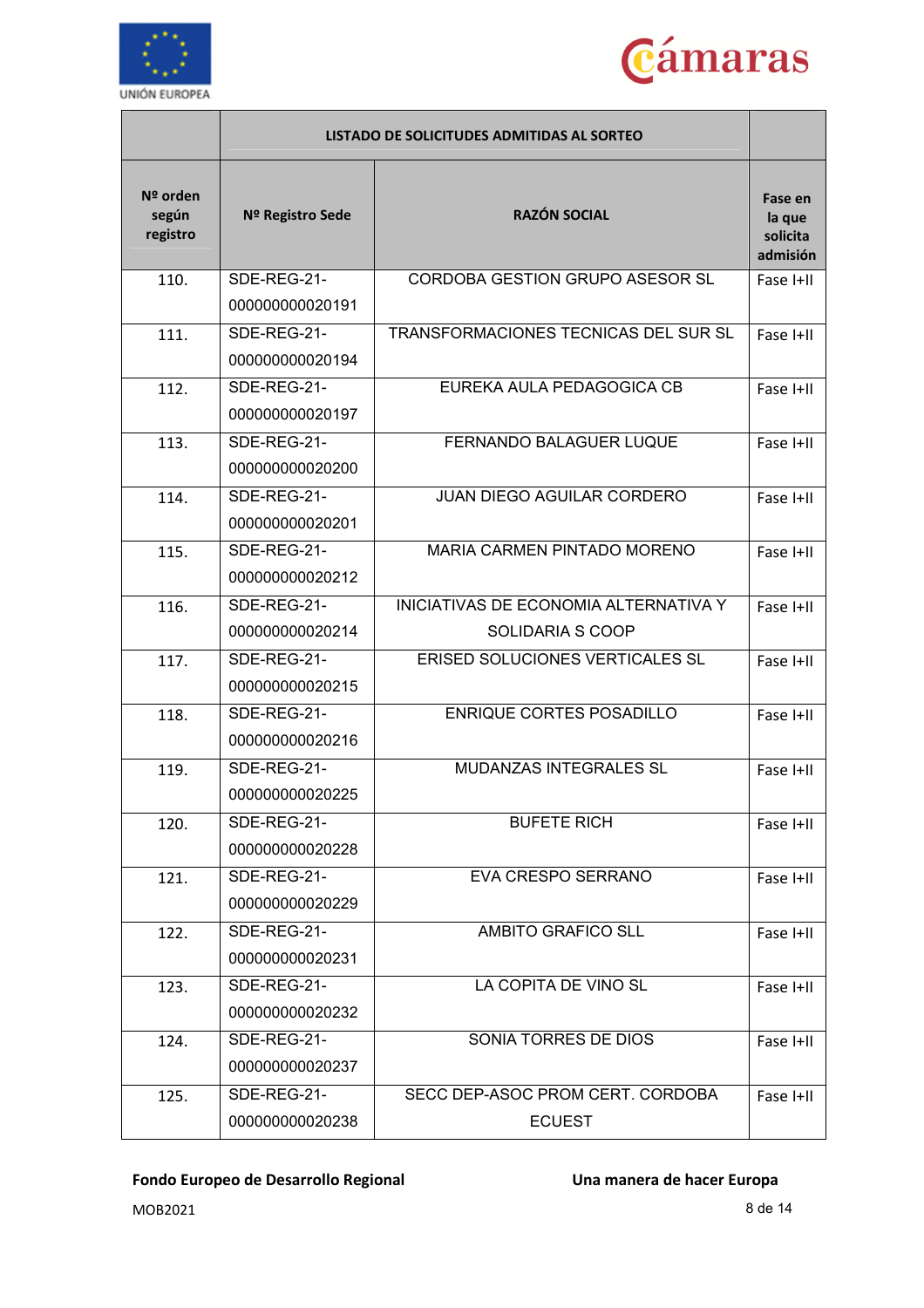



| Nº orden<br><b>RAZÓN SOCIAL</b><br>según<br>Nº Registro Sede<br>registro<br>SDE-REG-21-<br><b>GIVE ME BANANA SL</b><br>126.<br>000000000020240<br>AMARILLO NO ES UN COLOR SL<br>SDE-REG-21- | Fase en<br>la que<br>solicita<br>admisión<br>Fase I+II<br>Fase I+II |
|---------------------------------------------------------------------------------------------------------------------------------------------------------------------------------------------|---------------------------------------------------------------------|
|                                                                                                                                                                                             |                                                                     |
|                                                                                                                                                                                             |                                                                     |
|                                                                                                                                                                                             |                                                                     |
| 127.                                                                                                                                                                                        |                                                                     |
| 000000000020241                                                                                                                                                                             |                                                                     |
| SDE-REG-21-<br><b>VIAJES PALMASUR SL</b><br>128.                                                                                                                                            | Fase I+II                                                           |
| 000000000020242                                                                                                                                                                             |                                                                     |
| SDE-REG-21-<br><b>AVENTUS ONLINE SL</b><br>129.                                                                                                                                             | Fase I+II                                                           |
| 000000000020243                                                                                                                                                                             |                                                                     |
| SDE-REG-21-<br>ASEMCOR SDAD COOP ANDALUZA<br>130.                                                                                                                                           | Fase I+II                                                           |
| 000000000020244                                                                                                                                                                             |                                                                     |
| <b>ASEMCOVI SL</b><br>SDE-REG-21-<br>131.                                                                                                                                                   | Fase I+II                                                           |
| 000000000020245                                                                                                                                                                             |                                                                     |
| RESIDENCIA DE DIA JESUS NAZARENO SL<br>SDE-REG-21-<br>132.                                                                                                                                  | Fase I+II                                                           |
| 000000000020269                                                                                                                                                                             |                                                                     |
| AGENCIA DE LA PROPIEDAD INMOBILIARIA<br>SDE-REG-21-<br>133.                                                                                                                                 | Fase I+II                                                           |
| 000000000020271<br><b>CAPITAN SL</b>                                                                                                                                                        |                                                                     |
| CLINICA DE OFTALMOLOGIA DE CORDOBA SL<br>SDE-REG-21-<br>134.                                                                                                                                | Fase I+II                                                           |
| 000000000020280                                                                                                                                                                             |                                                                     |
| CLINICA LA ARRUZAFA SL<br>SDE-REG-21-<br>135.                                                                                                                                               | Fase I+II                                                           |
| 000000000020285                                                                                                                                                                             |                                                                     |
| AGROIBERICA INGENIEROS SL<br>SDE-REG-21-<br>136.                                                                                                                                            | Fase I+II                                                           |
| 000000000020287                                                                                                                                                                             |                                                                     |
| CONFECCIONES CARLOS CORDOBA SL<br>SDE-REG-21-<br>137.                                                                                                                                       | Fase I+II                                                           |
| 000000000020289                                                                                                                                                                             |                                                                     |
| FEPAMIC SERVICIOS PARA PERSONAS<br>SDE-REG-21-<br>138.                                                                                                                                      | Fase I+II                                                           |
| 000000000020290<br><b>DEPENDIENTES SL</b>                                                                                                                                                   |                                                                     |
| CENTRO ESPECIAL DE EMPLEO FEPAMIC SL<br>SDE-REG-21-<br>139.                                                                                                                                 | Fase I+II                                                           |
| 000000000020303                                                                                                                                                                             |                                                                     |
| FEPAMIC ACCESIBILIDAD UNIVERSAL<br>SDE-REG-21-<br>140.                                                                                                                                      | Fase I+II                                                           |
| 000000000020307                                                                                                                                                                             |                                                                     |
| SDE-REG-21-<br>ANFORA QUALITY PRODUCTS SL<br>141.                                                                                                                                           | Fase I+II                                                           |
| 000000000020310                                                                                                                                                                             |                                                                     |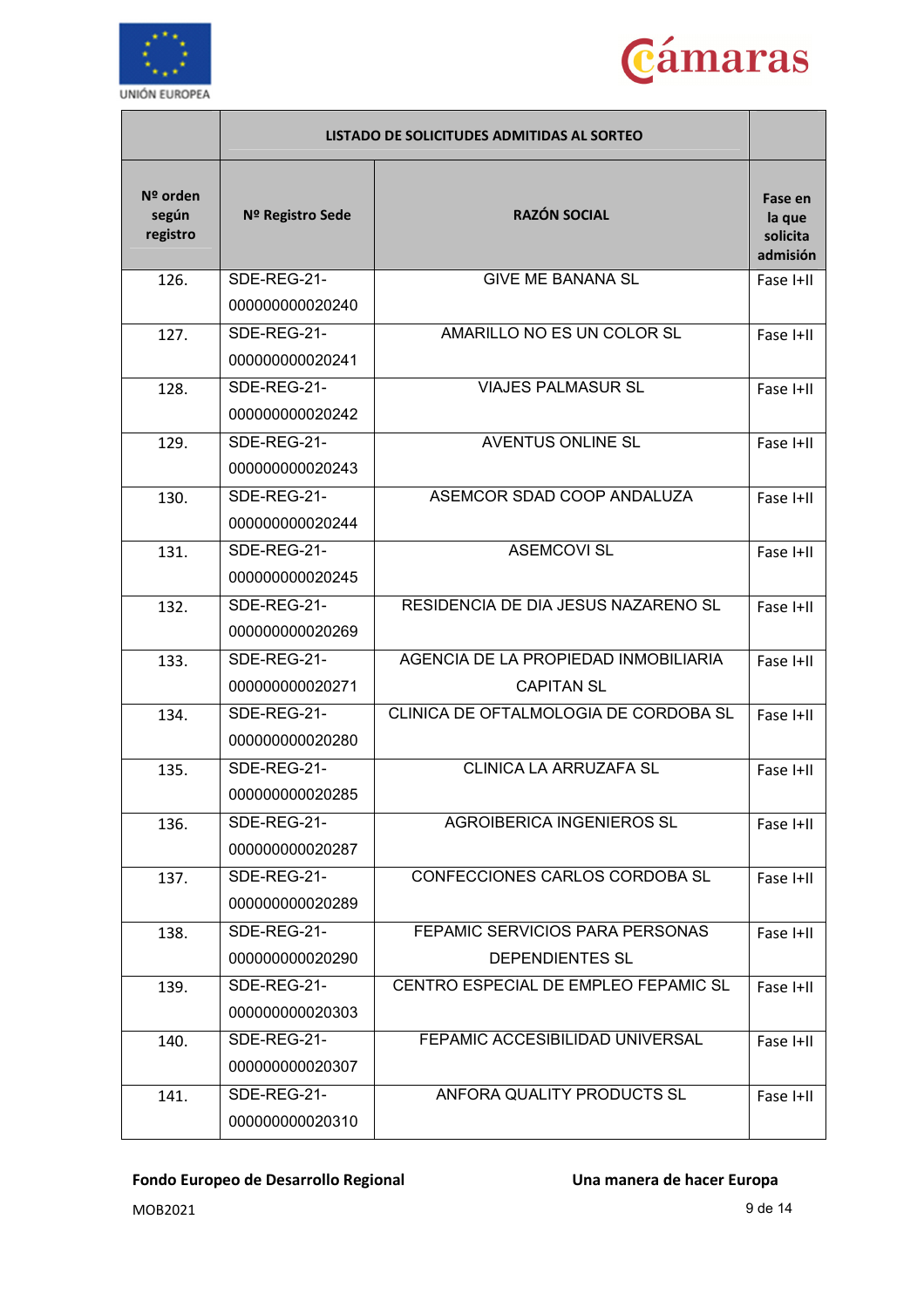



|                               |                  | LISTADO DE SOLICITUDES ADMITIDAS AL SORTEO |                                           |
|-------------------------------|------------------|--------------------------------------------|-------------------------------------------|
| Nº orden<br>según<br>registro | Nº Registro Sede | <b>RAZÓN SOCIAL</b>                        | Fase en<br>la que<br>solicita<br>admisión |
| 142.                          | SDE-REG-21-      | FEPAMIC SERVICIOS PUBLICOS COLECTIVOS      | Fase I+II                                 |
|                               | 000000000020311  | <b>SL</b>                                  |                                           |
| 143.                          | SDE-REG-21-      | <b>BUSDEGO PRO SL</b>                      | Fase I+II                                 |
|                               | 000000000020312  |                                            |                                           |
| 144.                          | SDE-REG-21-      | FEPAMIC SERVICIOS DE ASISTENCIA SL         | Fase I+II                                 |
|                               | 000000000020313  |                                            |                                           |
| 145.                          | SDE-REG-21-      | <b>ACEITES PRIETO REINA SL</b>             | Fase I+II                                 |
|                               | 000000000020315  |                                            |                                           |
| 146.                          | SDE-REG-21-      | CONTRATAS DE MONTEMAYOR SL                 | Fase I+II                                 |
|                               | 000000000020316  |                                            |                                           |
| 147.                          | SDE-REG-21-      | <b>CIAC FORMACION SL</b>                   | Fase I+II                                 |
|                               | 000000000020322  |                                            |                                           |
| 148.                          | SDE-REG-21-      | <b>TOLARIA CORDOBA SL</b>                  | Fase I+II                                 |
|                               | 000000000020329  |                                            |                                           |
| 149.                          | SDE-REG-21-      | EVENTOUR ANDALUCIA INCOMING SL             | Fase I+II                                 |
|                               | 000000000020330  |                                            |                                           |
| 150.                          | SDE-REG-21-      | <b>ESPECIALIDADES CASTRO MATA SL</b>       | Fase I+II                                 |
|                               | 000000000020331  |                                            |                                           |
| 151.                          | SDE-REG-21-      | <b>TASACIONES SEVICOR SL</b>               | Fase I+II                                 |
|                               | 000000000020335  |                                            |                                           |
| 152.                          | SDE-REG-21-      | ARTURO RIVERA HINOJOSA                     | Fase I+II                                 |
|                               | 000000000020336  |                                            |                                           |
| 153.                          | SDE-REG-21-      | RAMON GOMEZ GARCIA                         | Fase I+II                                 |
|                               | 000000000020337  |                                            |                                           |
| 154.                          | SDE-REG-21-      | <b>ORALPERIO SL</b>                        | Fase I+II                                 |
|                               | 000000000020338  |                                            |                                           |
| 155.                          | SDE-REG-21-      | <b>TAPIA ENGASTADOS SL</b>                 | Fase I+II                                 |
|                               | 000000000020339  |                                            |                                           |
| 156.                          | SDE-REG-21-      | TALLERES HITA BORREGO SL                   | Fase I+II                                 |
|                               | 000000000020340  |                                            |                                           |
| 157.                          | SDE-REG-21-      | ECOAIRE SOLUCIONES DE CLIMATIZACION SL     | Fase I+II                                 |
|                               | 000000000020341  |                                            |                                           |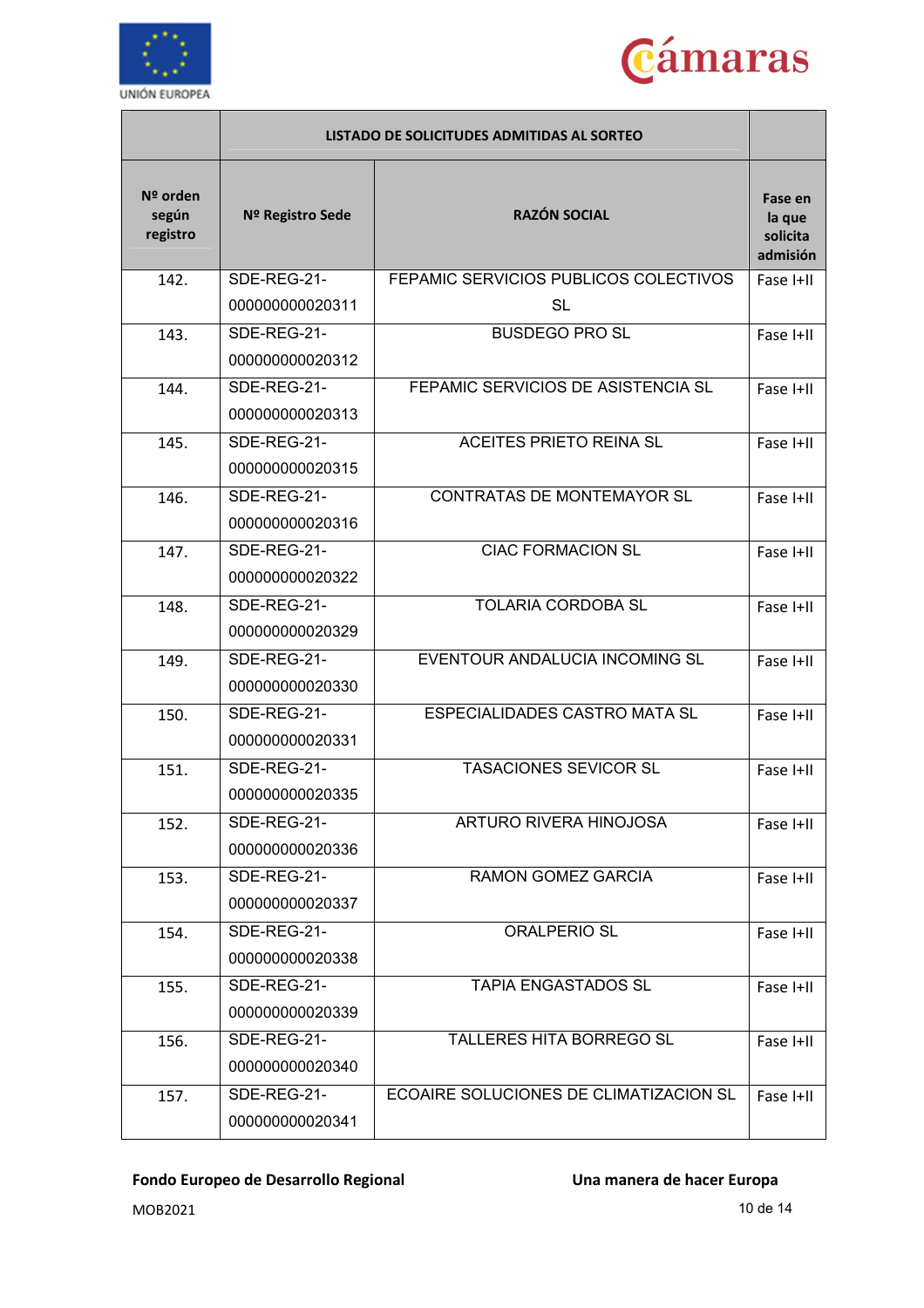



|                               |                                | LISTADO DE SOLICITUDES ADMITIDAS AL SORTEO                    |                                           |
|-------------------------------|--------------------------------|---------------------------------------------------------------|-------------------------------------------|
| Nº orden<br>según<br>registro | Nº Registro Sede               | <b>RAZÓN SOCIAL</b>                                           | Fase en<br>la que<br>solicita<br>admisión |
| 158.                          | SDE-REG-21-<br>000000000020361 | LA VERDAD CONFECCIONES SCA                                    | Fase I+II                                 |
| 159.                          | SDE-REG-21-<br>000000000020362 | <b>OWAY TOURS EXPERIENCIAS SL</b>                             | Fase I+II                                 |
| 160.                          | SDE-REG-21-<br>000000000020367 | <b>EVENTS SAN CRISTOBAL SL</b>                                | Fase I+II                                 |
| 161.                          | SDE-REG-21-<br>000000000020370 | <b>CULINARY CONCEPTS GROUP SL</b>                             | Fase I+II                                 |
| 162.                          | SDE-REG-21-<br>000000000020373 | LEAL INGENIERIA E INFRAESTRUCTURAS SL                         | Fase I+II                                 |
| 163.                          | SDE-REG-21-<br>000000000020376 | MIGUEL MUÑOZ ORTIZ                                            | Fase I+II                                 |
| 164.                          | SDE-REG-21-<br>000000000020378 | CAFETERIA Y CERVECERIA ROYAL SL                               | Fase I+II                                 |
| 165.                          | SDE-REG-21-<br>000000000020379 | SANCHEZ FERNANDEZ DE RUTE, SOCIEDAD<br><b>LIMITADA</b>        | Fase I+II                                 |
| 166.                          | SDE-REG-21-<br>000000000020384 | CENTRO SUPERIOR DE ARTE Y CIENCIAS<br><b>GASTRONOMICAS SL</b> | Fase I+II                                 |
| 167.                          | SDE-REG-21-<br>000000000020406 | <b>ARIDOS YUSBER SL</b>                                       | Fase I+II                                 |
| 168.                          | SDE-REG-21-<br>000000000020408 | MTR FUTURO 2021 SL                                            | Fase I+II                                 |
| 169.                          | SDE-REG-21-<br>000000000020411 | <b>GRUAS ASISCOR SL</b>                                       | Fase I+II                                 |
| 170.                          | SDE-REG-21-<br>000000000020412 | MARIA DOLORES MORALES JIMENEZ                                 | Fase I+II                                 |
| 171.                          | SDE-REG-21-<br>000000000020414 | FRANCISCO MANUEL ARANDA SANCHEZ                               | Fase I+II                                 |
| 172.                          | SDE-REG-21-<br>000000000020416 | <b>GOVACONS PEDROCHES SL</b>                                  | Fase I+II                                 |
| 173.                          | SDE-REG-21-<br>000000000020418 | JUAN DE DIOS MEDINA ROSA SL                                   | Fase I+II                                 |

MOB2021 11 de 14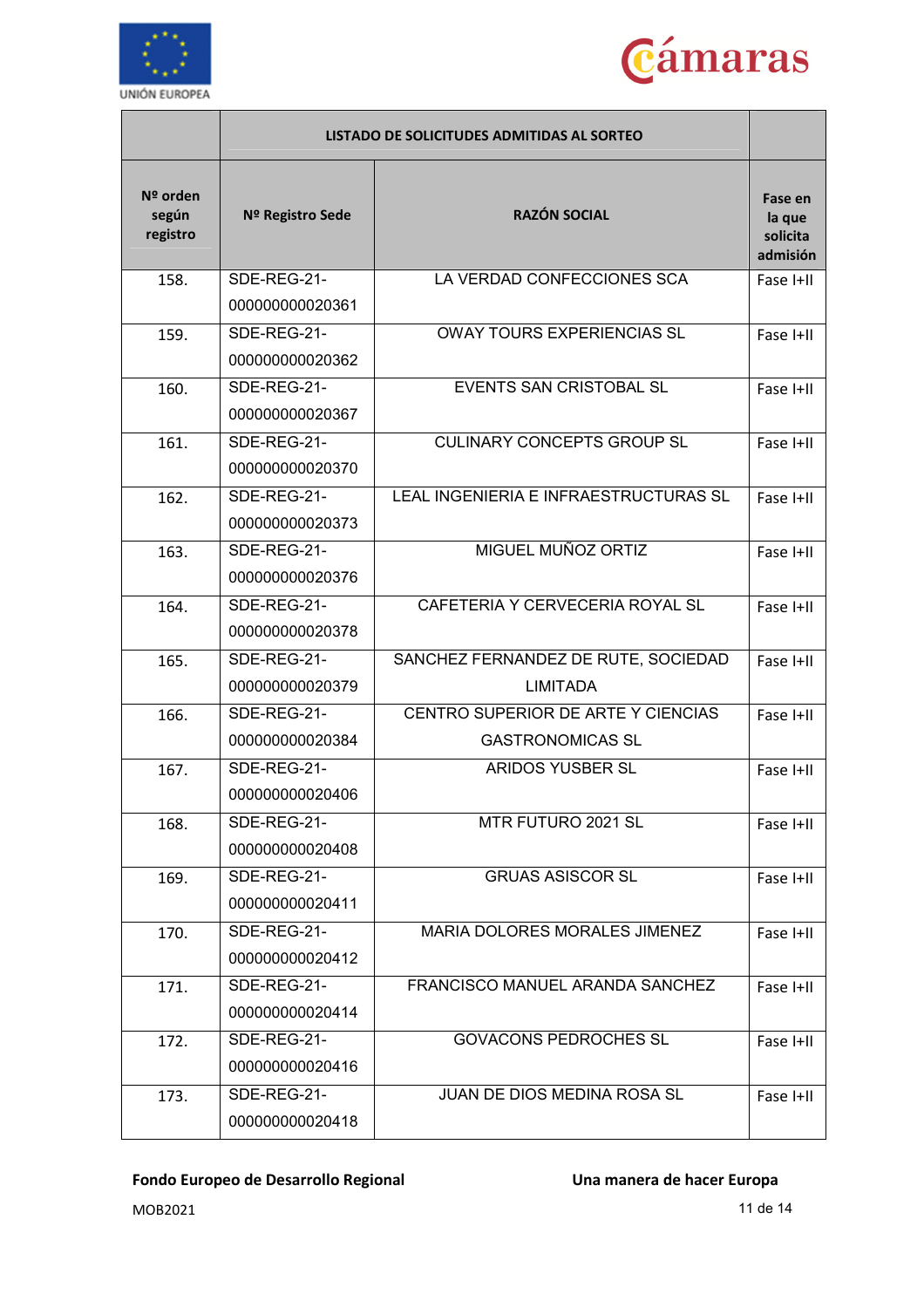



|                               |                                | LISTADO DE SOLICITUDES ADMITIDAS AL SORTEO               |                                           |
|-------------------------------|--------------------------------|----------------------------------------------------------|-------------------------------------------|
| Nº orden<br>según<br>registro | Nº Registro Sede               | <b>RAZÓN SOCIAL</b>                                      | Fase en<br>la que<br>solicita<br>admisión |
| 174.                          | SDE-REG-21-                    | <b>SUMINISTROS ASVAES SL</b>                             | Fase I+II                                 |
|                               | 000000000020419                |                                                          |                                           |
| 175.                          | SDE-REG-21-<br>000000000020427 | <b>COMIC PLANET SL</b>                                   | Fase I+II                                 |
| 176.                          | SDE-REG-21-<br>000000000020430 | <b>FRANCISCO CASTRO MATA</b>                             | Fase I+II                                 |
| 177.                          | SDE-REG-21-<br>000000000020431 | SOLERA TABLERO SL                                        | Fase II                                   |
| 178.                          | SDE-REG-21-<br>000000000020432 | <b>INGEDECA PROYECTOS OBRAS Y SERVICIOS</b><br><b>SL</b> | Fase I+II                                 |
| 179.                          | SDE-REG-21-<br>000000000020433 | VISTABREZO PATRIMONIO SL                                 | Fase I+II                                 |
| 180.                          | SDE-REG-21-<br>000000000020435 | CENTRO DE FORMACION VIAL VENECIA SL                      | Fase I+II                                 |
| 181.                          | SDE-REG-21-<br>000000000020437 | ELECTROJURADO SOLAR SL                                   | Fase I+II                                 |
| 182.                          | SDE-REG-21-<br>000000000020439 | <b>ATOMO GAMES EDITORIAL SL</b>                          | Fase I+II                                 |
| 183.                          | SDE-REG-21-<br>000000000020448 | <b>GOLD PASSION SL</b>                                   | Fase I+II                                 |
| 184.                          | SDE-REG-21-<br>000000000020453 | RECREATIVOS KESIA SL                                     | Fase I+II                                 |
| 185.                          | SDE-REG-21-<br>000000000020455 | <b>LANGUAGE LABS SL</b>                                  | Fase I+II                                 |
| 186.                          | SDE-REG-21-<br>000000000020456 | DECORACION RAMIREZ DORADO SL                             | Fase I+II                                 |
| 187.                          | SDE-REG-21-<br>000000000020457 | <b>ROBLAN &amp; PACK</b>                                 | Fase I+II                                 |
| 188.                          | SDE-REG-21-<br>000000000020458 | <b>BIOLOGICA DE INNOVACION SL</b>                        | Fase I+II                                 |
| 189.                          | SDE-REG-21-<br>000000000020459 | <b>CASH MOYANO SL</b>                                    | Fase I+II                                 |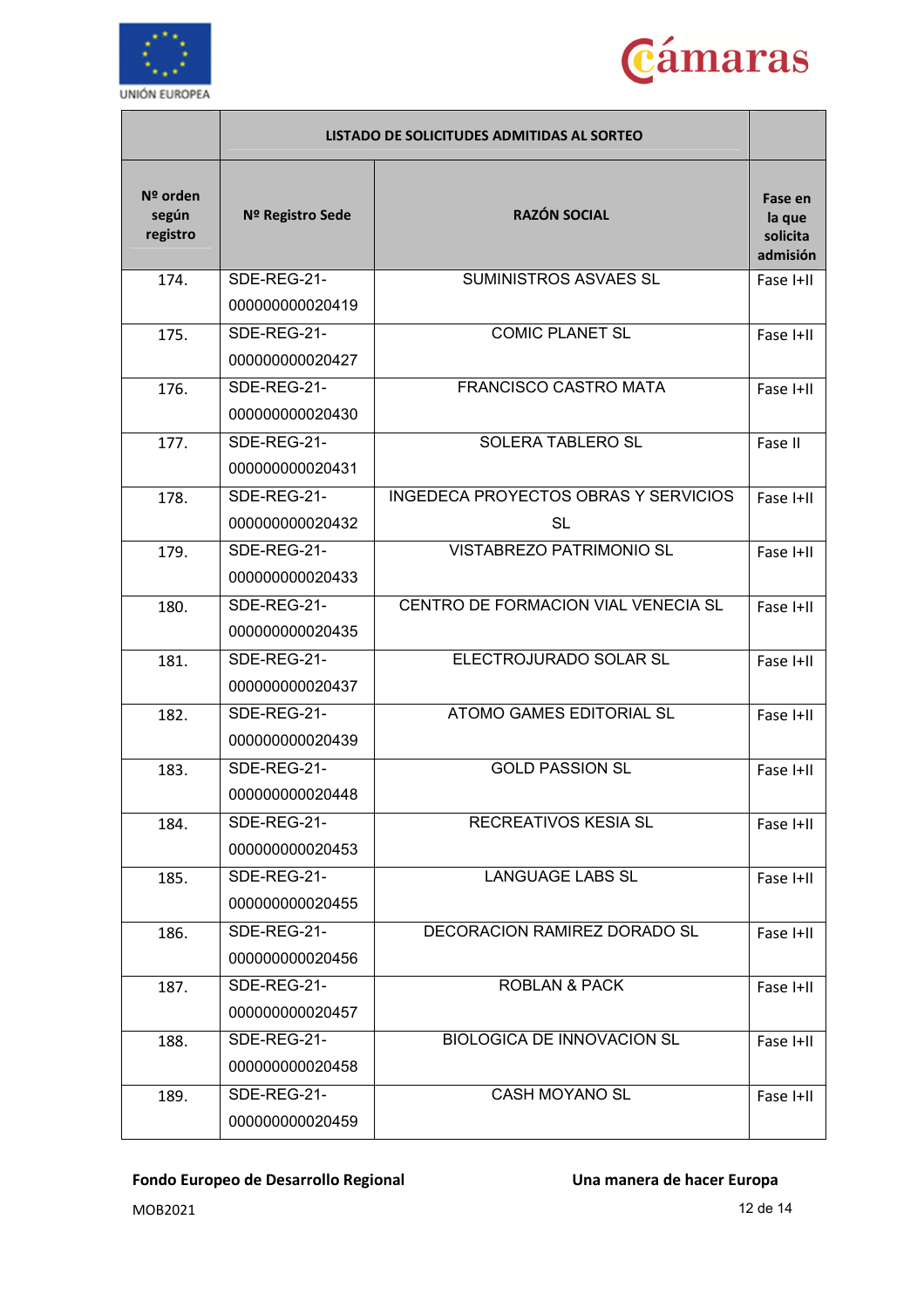



|                               | LISTADO DE SOLICITUDES ADMITIDAS AL SORTEO |                                       |                                           |
|-------------------------------|--------------------------------------------|---------------------------------------|-------------------------------------------|
| Nº orden<br>según<br>registro | Nº Registro Sede                           | <b>RAZÓN SOCIAL</b>                   | Fase en<br>la que<br>solicita<br>admisión |
| 190.                          | SDE-REG-21-<br>000000000020461             | ANTONIO MARQUEZ PEDRAJAS              | Fase I+II                                 |
| 191.                          | SDE-REG-21-<br>000000000020462             | <b>VALLEDENTAL SL</b>                 | Fase I+II                                 |
| 192.                          | SDE-REG-21-<br>000000000020464             | <b>JUNOCT SL</b>                      | Fase I+II                                 |
| 193.                          | SDE-REG-21-<br>000000000020465             | CENTRO OPTICO COSTASOL SL             | Fase I+II                                 |
| 194.                          | SDE-REG-21-<br>000000000020468             | LA CHAIRA CB                          | Fase I+II                                 |
| 195.                          | SDE-REG-21-<br>000000000020469             | <b>DAVID SANCHEZ TORRES</b>           | Fase I+II                                 |
| 196.                          | SDE-REG-21-<br>000000000020472             | <b>FRANCISCO JOSE PEREZ CECILIA</b>   | Fase I+II                                 |
| 197.                          | SDE-REG-21-<br>000000000020473             | FERNANDO GARRIDO JURADO               | Fase I+II                                 |
| 198.                          | SDE-REG-21-<br>000000000020474             | <b>ALLIUMSOMA SL</b>                  | Fase I+II                                 |
| 199.                          | SDE-REG-21-<br>000000000020475             | <b>BELALCAZAR GESTION SL</b>          | Fase I+II                                 |
| 200.                          | SDE-REG-21-<br>000000000020483             | <b>ENCIMERAS LOS ARENALES SL</b>      | Fase I+II                                 |
| 201.                          | SDE-REG-21-<br>000000000020493             | CONSULTORA BETICA FORESTAL SL         | Fase I+II                                 |
| 202.                          | SDE-REG-21-<br>000000000020498             | CORDOBESA DE ECOTURISMO SL            | Fase I+II                                 |
| 203.                          | SDE-REG-21-<br>000000000020499             | LC INSTALACIONES OBRAS Y SERVICIOS SL | Fase I+II                                 |
| 204.                          | SDE-REG-21-<br>000000000020500             | HOTEL RESTAURANTE LOS PATIOS SL       | Fase I+II                                 |
| 205.                          | SDE-REG-21-<br>000000000020504             | ANDALUZA DE PELICULADOS SL            | Fase I+II                                 |